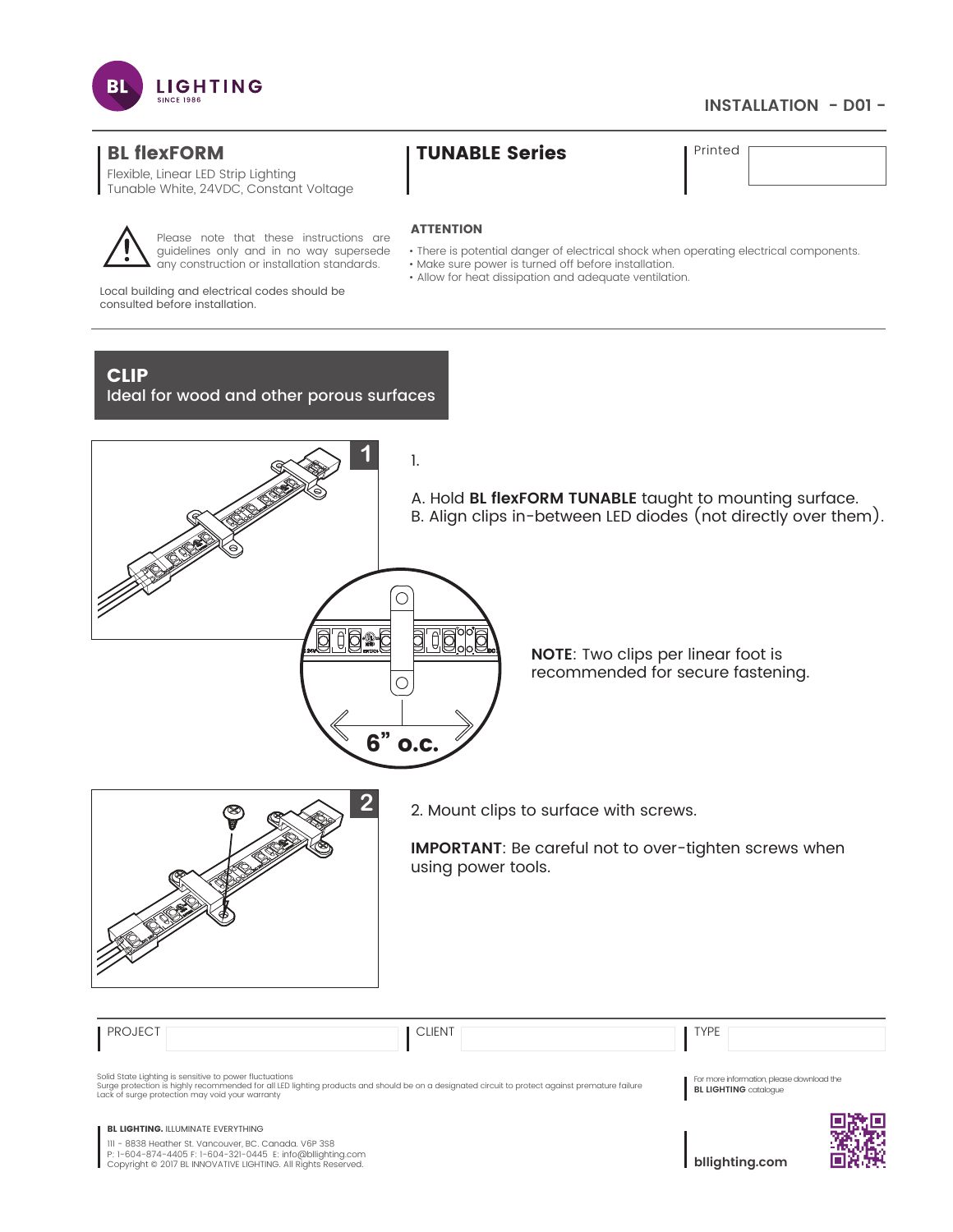

# **INSTALLATION - D02 -**

Flexible, Linear LED Strip Lighting Tunable White, 24VDC, Constant Voltage



Please note that these instructions are guidelines only and in no way supersede any construction or installation standards.

# BL flexFORM TUNABLE Series Printed

### **ATTENTION**

- There is potential danger of electrical shock when operating electrical components.
- Make sure power is turned off before installation.
- Allow for heat dissipation and adequate ventilation.

Local building and electrical codes should be consulted before installation.

# ADHESIVE

Ideal for smooth and/or delicate surfaces



1. Evenly bead adhesive to surface at required length.

**IMPORTANT:** Ensure surface is clean and dry before applying adhesive.



A. Firmly gel **BL flexFORM TUNABLE** into adhesive. B. Secure **BL flexFORM TUNABLE** into position with masking tape. Allow adhesive to cure (24 hours) before removing masking tape.

| <b>PROJECT</b>                                                                                                                                                                                                                                                | <b>CLIENT</b> | <b>TYPE</b>                                                               |  |
|---------------------------------------------------------------------------------------------------------------------------------------------------------------------------------------------------------------------------------------------------------------|---------------|---------------------------------------------------------------------------|--|
| Solid State Lighting is sensitive to power fluctuations<br>Surge protection is highly recommended for all LED lighting products and should be on a designated circuit to protect against premature failure<br>Lack of surge protection may void your warranty |               | For more information, please download the<br><b>BL LIGHTING</b> catalogue |  |
| <b>BL LIGHTING. ILLUMINATE EVERYTHING</b><br>III - 8838 Heather St. Vancouver, BC. Canada. V6P 3S8<br>P: 1-604-874-4405 F: 1-604-321-0445 E: info@bllighting.com<br>Copyright © 2017 BL INNOVATIVE LIGHTING. All Rights Reserved.                             |               | bllighting.com                                                            |  |